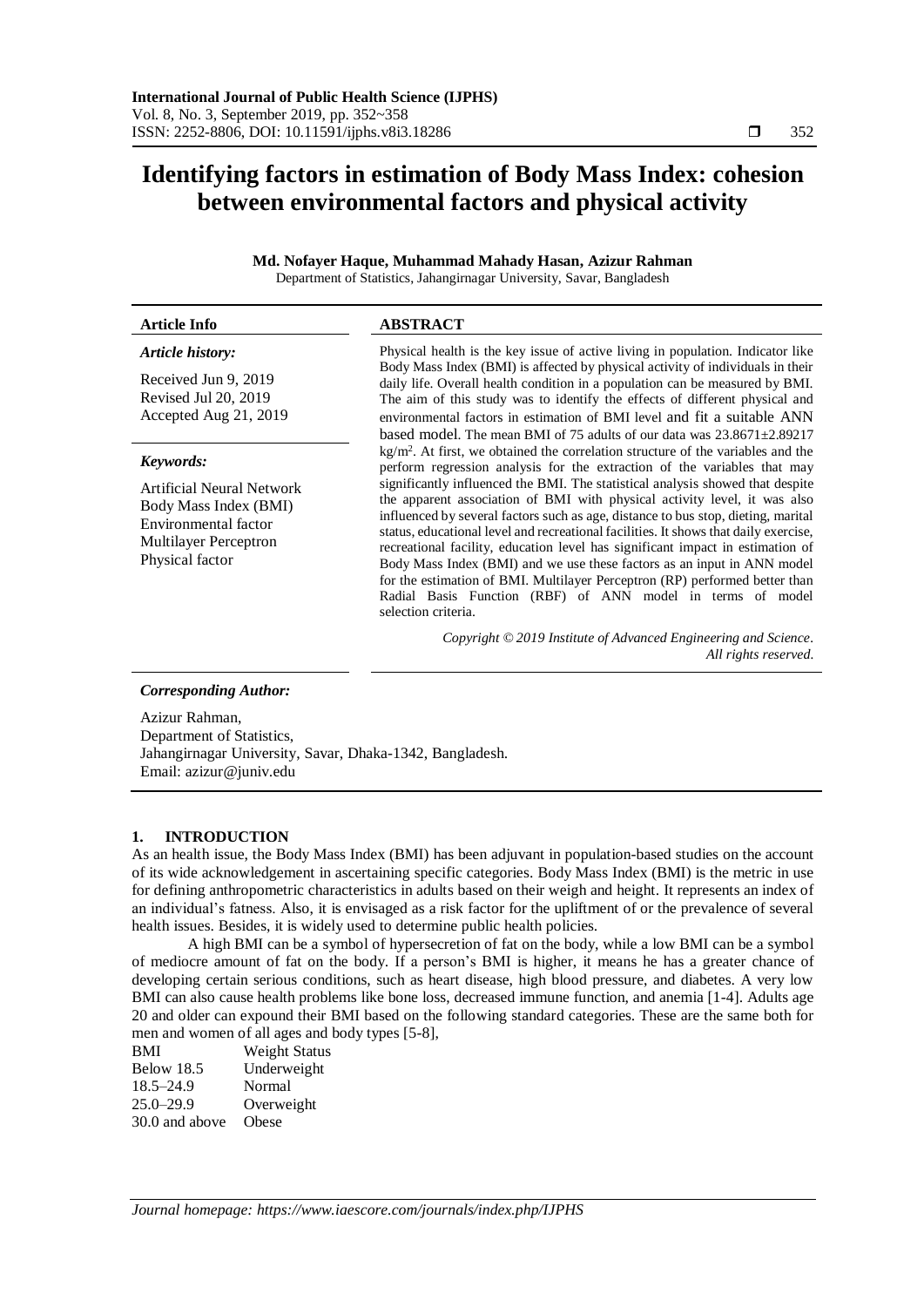For urban planning one of the critical issues is how to provide the citizens a proper physical activity which is welcomed. In this manner, it is recommended that neighborhood design must be based on walking distanc criteria. Physical activity of individuals attributed by different factors such as age, gender, attitude towards exercise, educational and marital status [9]. On the other hand, the Body Mass Index (BMI) level is related to the level of physical activity. Standard way of BMI calculation depends on person's weight in kilograms and person's height squares measured in meters i.e., BMI=weight/height<sup>2</sup> [10]. new insights in health-oriented urban planning can be generated by generalization physical impact on the BMI. Recently, one study revealed that metropolitan area like in Atlanta, daily time spent for physical activity recline on nearest living area and opportunities for recreation facilities [9]. Moreover, a study conducted in New South Wales, Australia based on 1200 adults aged between 40 and 60 years showed that individual who had the opportunity to live in an environment where physical activity instrument is available, they had significant intensity in walking pattern and other physical activity. In [11-12] it was observed that perception of towards physical environment had a significant change in physical activities, indeed individuals who had negative perception of environment were less involved in physical activities. A research in Santiago, California signified that individuals having higher levels of physical activity had lower BMI [13]. The physical activity level was associated with the number of nearby recreational facilities and parks.[14]. So, it can be said that the normal Body Mass Index (BMI) is a result of higher levels of physical activity.

#### **2**. **METHODS AND MATERIALS**

As a data collection procedure this study used face to face questionnaire method and a cross-sectional study design had been considered. Our study population was people living in Jahangirnagar University campus area. Study location was selected purposely due to cost and time limitations. During the survey, respondent's age was between 17-67 years. We selected 75 people randomly and use a direct interview method for collecting information [15]. Variables in the questionnaire covered three areas: socio-demographic and economic, environmental and physical activity. Among these three areas two themes were the major contributing factors for BMI. Socio-demographic and economic variables included age, height, income, marital status. Physical activity variables were indoor activities, outdoor activities, daily exercise. The data processing procedures includes editing the questionnaire, coding, classification, tabulation. All analysis of the collected data was performed based on SPSS software.

# **3. EMPIRICAL RESULTS**

To begin our analysis, we have to describe our population and this section is devoted to find descriptive statistics of our survey data. The distribution of male and female were not equally distributed and about 28 percent were women and 72 percent were male. Also, in our study we had 21.3 percent individuals who had smoking status. In terms of dietary information of individuals, we had 46.7 percent on diet. We are on university area so about 98 percent are educated, 92 percent just finished high school, 81.3 percent had higher school certificate, 49 percent had graduate and 22.7 percent had master's degree and over. Family income aspect, about 24 percent had monthly income less than 28,000 Taka; about 50 percent people income was 28,000 to 48,000. Table 1 depicted descriptive statistics of some selected variables.

| Table 1. Descriptive statistics    |         |         |          |                |  |
|------------------------------------|---------|---------|----------|----------------|--|
|                                    | Minimum | Maximum | Mean     | Std. Deviation |  |
| Age of the respondent              | 17      | 67      | 36.00    | 13.648         |  |
| Daily Exercise(min)                | 0       | 120     | 20.11    | 22.102         |  |
| Distance from the bus stop         | .25     | 8.00    | 1.4847   | 1.38513        |  |
| Body Mass Index (BMI)              | 15.73   | 32.02   | 23.8671  | 2.89217        |  |
| Height of the respondent           | 58      | 72      | 64.40    | 2.809          |  |
| Weight of the respondent           | 39      | 85      | 63.99    | 9.430          |  |
| Income of the family of respondent | 8000    | 100000  | 38120.00 | 16684.643      |  |

From the Table 1 we see that maximum age of the respondent is 67 and minimum age is 17 average age is 36 and standard deviation is 13.64. Average amount of daily exercise is 20.11, and standard deviation is 22.10. Average distance from the nearest bus stop is 1.5 km and here the standard deviation is 1.38 Minimum Body Mass Index is 15.73, Maximum is 32.02, Average BMI is 23.86, and here the standard deviation is 2.89Maximum family income of the respondent is 100,000 (TK) and minimum family income is 8,000 (TK) average income is about 38,000 (TK).

We found that only 4% respondent are underweight, 54% are Normal, 39% are Overweight and rest 3% are Obese. The connection between Body Mass Index and Marital Status of the respondent that 55 percent

*Identifying factors in estimation of Body Mass Index (BMI): cohesion between… (Md. Nofayer Haque)*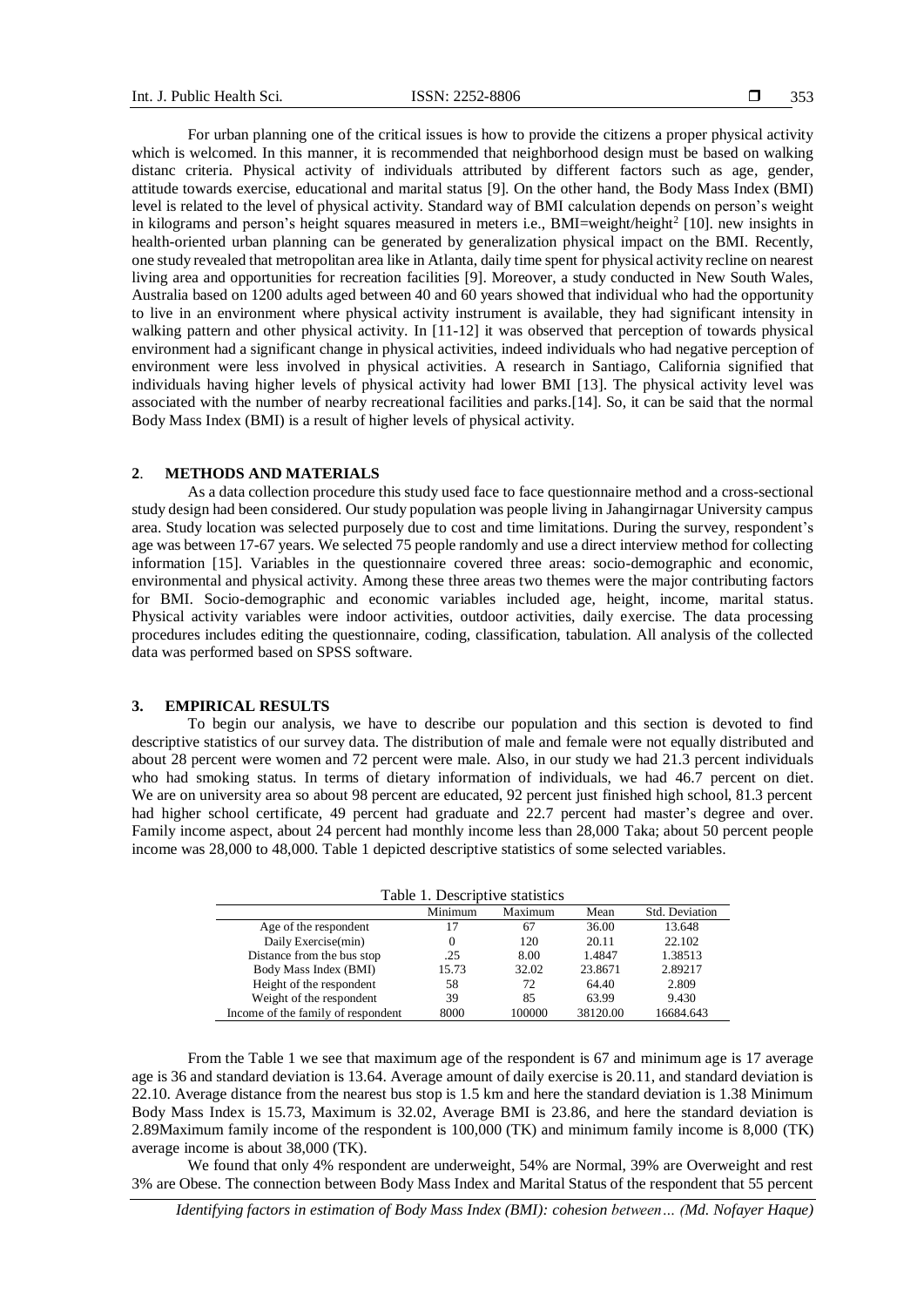respondents are normal among them 53 percent are male, and 38 percent respondents are overweight among them 63 percent are male. The connection between Body Mass Index and Marital Status of the respondent represents that 41 respondents are normal among them 25 are married, 29 respondents are overweight among them 23 are married. The result of Pearson Chi-Square test can be seen in Table 2.



Figure 1. Body Mass Index (BMI)

| Table 2. The result of Pearson Chi-square test |    |                       |
|------------------------------------------------|----|-----------------------|
| Pearson Chi-Square                             | df | Asymp. Sig. (2-sided) |

|                       | Pearson Uni-Square | aı | $\Delta$ svmp. $\Delta$ ig. (2-sided) |
|-----------------------|--------------------|----|---------------------------------------|
| Gender                | 9.065              |    | .028                                  |
| <b>Marital Status</b> | 9.684ª             |    | .021                                  |
|                       |                    |    |                                       |

Gender and Marital status of the respondent has a significant association with body mass index. Moreover, to examine whether there is any difference in male and female group BMI controlling the effects of smoking and dietary status we conducted an independent sample t-test. The result revealed that BMI was significantly different between men and women after controlling smoking and dietary status. The distribution of Age, height & weight according to gender is depicted in Table 3.

Table 3. Age, height  $\&$  weight according to gender

|        |        | Range | Minimum | Maximum | Mean  | Std. Deviation |
|--------|--------|-------|---------|---------|-------|----------------|
|        | Age    | 30    |         |         | 32.71 | 9.46           |
| Female | Height |       | 58      | 65      | 61.57 | 1.85           |
|        | Weight | 43    | 39      | 82      | 56.90 | 10.57          |
|        | Age    | 50    |         | 67      | 37.37 | 14.84          |
| Male   | Height | 12    | 60      | 72      | 65.5  | 2.3            |
|        | Weight | 34    |         | 85      | 66.74 |                |

We found that average age of female is 32.71 where male is 37.37. And the standard deviation is 9.46 and 14.84. The average height of female is 61.57(inch) where male is 65.5(inch) and the standard deviation is 1.85 and 2.3. The average weight of female is  $56.9$ (kg) where male is  $66.74$ (kg) the standard deviation is 10.57 and 7.3.

Correlation structure in Table 4 indicates that there is a positive correlation among individual's age and weight. On the contrary, all types of physical activity showed negative correlation with BMI [16]. This means that individuals who spent more time on physical functions, they will have less BMI level. A linear regression model was applied to examine the effects of gender, recreational facilities, dieting, education level, smoking habit, marital status of the respondent, distance from bus stop, daily exercise. Hence, Table 5 presents the model summary.

| Table 4. Bivariate correlation with Body Mass Index (BMI) |            |                            |                |         |         |                 |  |
|-----------------------------------------------------------|------------|----------------------------|----------------|---------|---------|-----------------|--|
|                                                           | Age        | Distance from the bus stop | Daily exercise | Height  | Weight  | Body Mass Index |  |
| Age                                                       |            |                            |                |         |         |                 |  |
| Distance from the<br>bus stop                             | $-0.11119$ |                            |                |         |         |                 |  |
| daily exercise                                            | 0.199353   | 0.061411                   |                |         |         |                 |  |
| height                                                    | 0.234384   | 0.087725                   | 0.195835       |         |         |                 |  |
| weight                                                    | 0.258917   | 0.029624                   | 0.069185       | 0.58936 |         |                 |  |
| <b>Body Mass Index</b>                                    | 0.162193   | $-0.02297$                 | $-0.05543$     | 0.01133 | 0.81149 |                 |  |

Int. J. Public Health Sci. Vol. 8, No. 3, Sept 2019: 352 – 358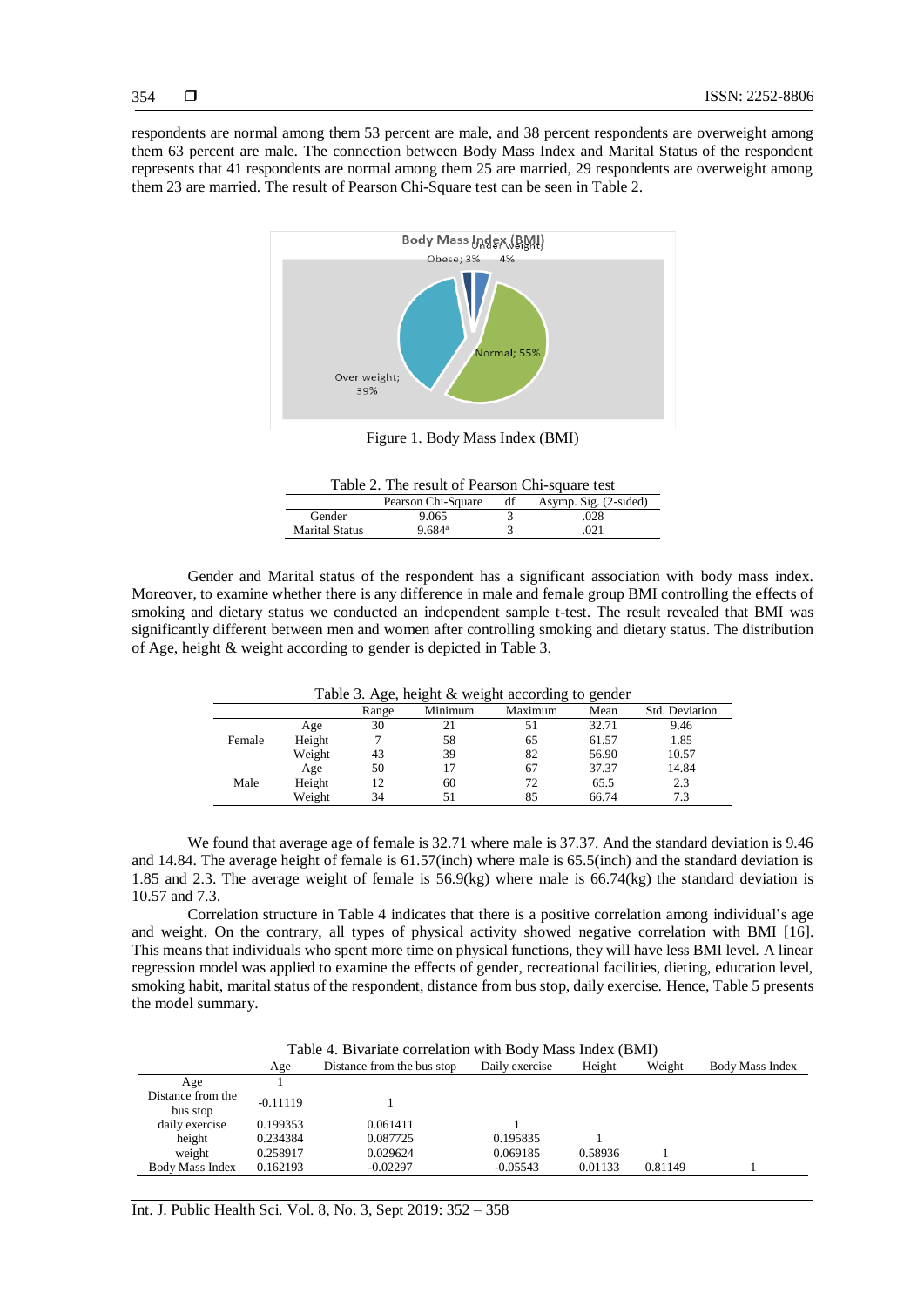| Table 5. Model summary                                             |     |     |         |  |  |  |
|--------------------------------------------------------------------|-----|-----|---------|--|--|--|
| Std. Error of the Estimate<br><b>Adjusted R Square</b><br>R Square |     |     |         |  |  |  |
| .606                                                               | 367 | 291 | 2.43582 |  |  |  |

In Table 5 the overall model summary is given. About 29% of total variability is explained by the chosen model which is not a good fitted model. This may happen due to multicollinearity problem. However, our main focus is on estimation of BMI, therefore we ignore the violation of multicollinearity issues in this paper. The result of coefficients is deployed in Table 6.

| Table 6. Coefficients      |                         |       |          |      |  |  |  |  |  |
|----------------------------|-------------------------|-------|----------|------|--|--|--|--|--|
| Model                      | Std. Error<br>Sig.<br>в |       |          |      |  |  |  |  |  |
| (Constant)                 | 26.497                  | 1.303 | 20.340   | .000 |  |  |  |  |  |
| Gender                     | 1.442                   | .693  | 2.081    | .041 |  |  |  |  |  |
| Marital status             | $-2.754$                | .611  | $-4.506$ | .000 |  |  |  |  |  |
| Distance from the bus stop | .299                    | .226  | 1.324    | .190 |  |  |  |  |  |
| Smoking habit              | .537                    | .734  | .731     | .467 |  |  |  |  |  |
| Dieting                    | $-.869$                 | .624  | $-1.393$ | .168 |  |  |  |  |  |
| <b>Education</b> level     | $-.669$                 | .246  | $-2.718$ | .008 |  |  |  |  |  |
| Daily exercise             | $-.040$                 | .015  | $-2.649$ | .010 |  |  |  |  |  |
| Recreational facilities    | $-716$                  | .253  | $-2.832$ | .006 |  |  |  |  |  |

Table 6 provides that the significance level for Gender, Marital Status, Education level, Daily exercises, Recreational facilities are less than .05. So, we can conclude that there is very strong vindication to reject the null hypothesis for the above variables. Therefore, each variable has predictive ability for the dependent variable Body Mass Index (BMI).

Fitted Regression Model is: Body Mass Index (BMI)=26.497+1.442\* Gender+(-2.754)\* Marital Status+(-.669)\*Education level+(-.040)\* Daily exercise+(-.716)\* Recreational facilities. Above model tells that the intercept term is 26.497. If there is no factor exist, then initial BMI will be 26.497. If one unit increasing in daily exercise on an average Body Mass Index (BMI) decreases 0.040 unit if other remains constant.

## **3.1. BMI estimator based on Artificial neural network**

ANN is a computational tool which is constructed with some interconnected principal units called Neurons as shown in Figure 2. The most important applications of the Feed Forward Artificial Neural Networks (FFANN) is Recognition Patterns. There are many types of FFANN. Multi-Layer Perceptron (MLP) and Radial Basis Function (RBF) are one of the important types, Picking the most compatible structure for ANN and thanks to nonlinear character it can adapt to imminent even such complex patterns–between some impact factors and targets–that customary models never deliver [17]. In Figure 2 we showed ANN scheme:



Figure 2. The ANN schemes

## **3.2. Using relationship between BMI and impact factors on training process**

Artificial Neural Network (ANN) is used to generate a model envisaging relationships between some input and output data based on training data. Appropriate use of ANN model depends on optimum separation of data into train and test set. Moreover, data set must be representative of all scenarios possible with low superfluity as well as with suitable dimensions. First approach is to train the model with training data set. Yet, ANN has high potential in approximation in complex patterns, it may flunk in forecasting the patterns with low correlation between input and output. Therefore, in this study, the task was picking the data set which reflected the goal function. So, the cabalistic link between BMI and various environmental factors,

*Identifying factors in estimation of Body Mass Index (BMI): cohesion between… (Md. Nofayer Haque)*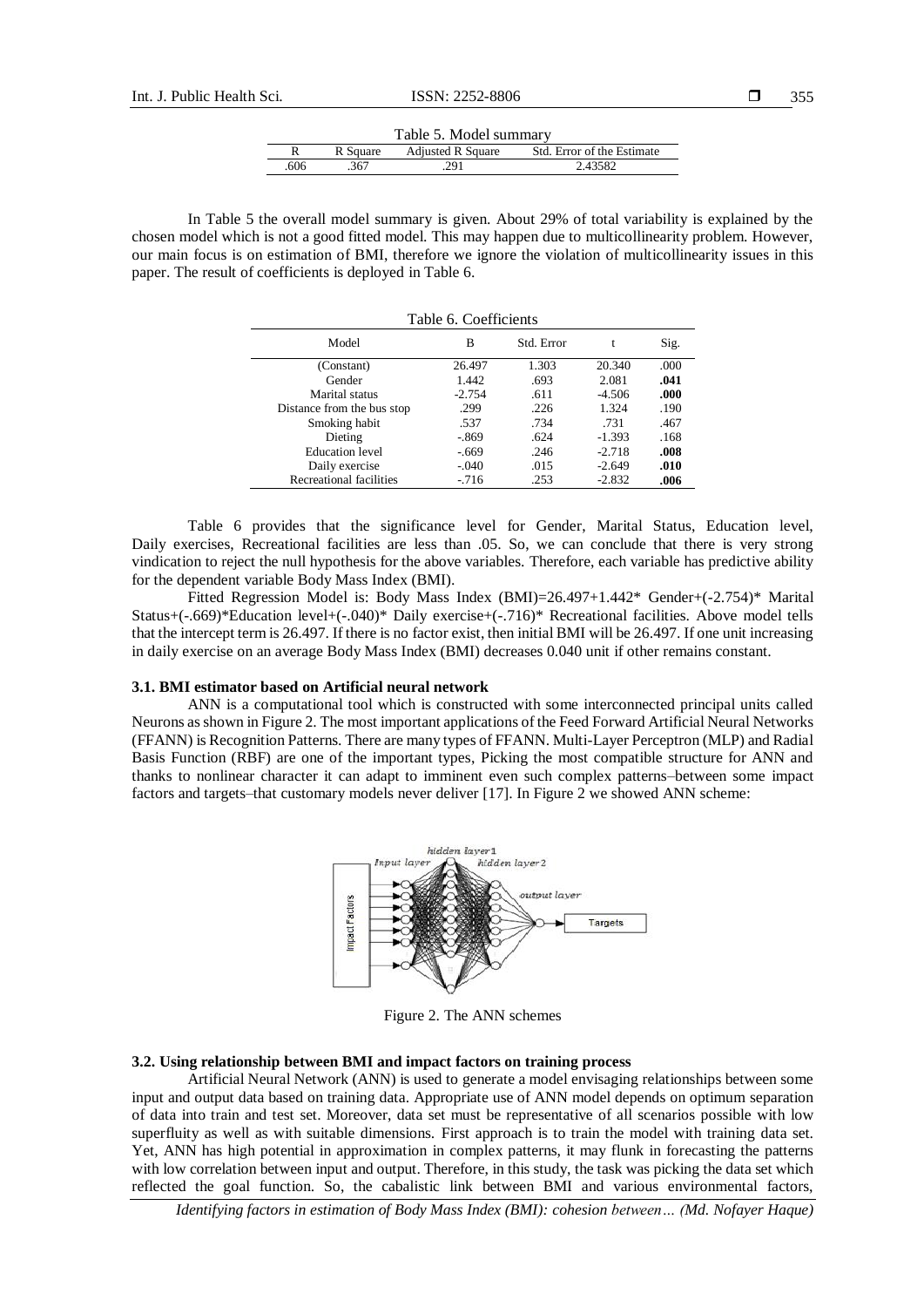356

physical activity and socio-demographic-based factors suggests a cabbalistic pattern to learn the ANN model on the base of statistical correlation between different influential factors and BMI. The input list for training ANN model is shown in Table 7.

|   | Table 7. Input variable List to train ANN model |                                |  |  |  |  |  |
|---|-------------------------------------------------|--------------------------------|--|--|--|--|--|
|   | Input No.                                       | Significant impact factors     |  |  |  |  |  |
|   |                                                 | Gender                         |  |  |  |  |  |
|   | 2                                               | Age                            |  |  |  |  |  |
|   | 3                                               | <b>Marital Status</b>          |  |  |  |  |  |
| 4 |                                                 | Distance from the bus stop     |  |  |  |  |  |
| 5 |                                                 | Facility of indoor activities  |  |  |  |  |  |
| 6 |                                                 | Facility of outdoor activities |  |  |  |  |  |
|   |                                                 | <b>Recreational Facilities</b> |  |  |  |  |  |
|   | 8                                               | smoking habit                  |  |  |  |  |  |
|   | 9                                               | Diet                           |  |  |  |  |  |
|   | 10                                              | Daily exercise                 |  |  |  |  |  |
|   |                                                 | <b>Education</b> level         |  |  |  |  |  |

## **3.3. Evaluation of Neural Network Model**

The major concern in ANN model implementation is to select the best structure under which model reveals appropriate estimation with lowest number of layers and neurons.[17]. We are going to use ANN model for estimation purpose. Therefore, we developed ANN architecture for two different training algorithms and one Radial Basis Function (RBF) based network. Levenburg-Marguardt (LM) technique and Resilient back Propagation (RP) techniques performed in the training process of ANN. To reach the best estimation results, network structures and training technique were picked by using trial and error approach. Evaluating the trained ANN within new scenarios never used before to test the precision of model on pivotal estimation task which is the most significant step of implementation. The ability of the trained neural network to measure generalization under new scenarios that neural fault locator never experienced before are evaluated at this stage. New scenarios are coherently sampled randomly within the total sample. For a better judgment, we included five criteria such as Mean Value, Standard Deviation (SD), Normalized Root Mean Square of errors (NRMSE), Correlation co-efficient, Maximum Absolute of Error (MAE). The normalized Root Mean Square of Errors is defined as follows:

$$
NRMSE = \sqrt{\frac{\sum (Y(n) - T(n))^2}{\sum T(n)^2}}
$$

Here R values in Figure 3 (a) and (b) discloses how well fitted data and target value matched each other. The resulting value nearer to 1 indicates there is a high correlation between T and Y exist. Linear fit also illustrates the exactness of the estimation therefore zero crossing line with the slope of 1. Figure  $3$  (a) and (b) visually discloses the execution of MLP (RP) and RBF respectively under the new scenarios. From linear fit and R value, we can observe that RBF whose MAE=9.7389 and NRMSE=0.198 yields a less appeasement results in comparison with the MLP-based networks.

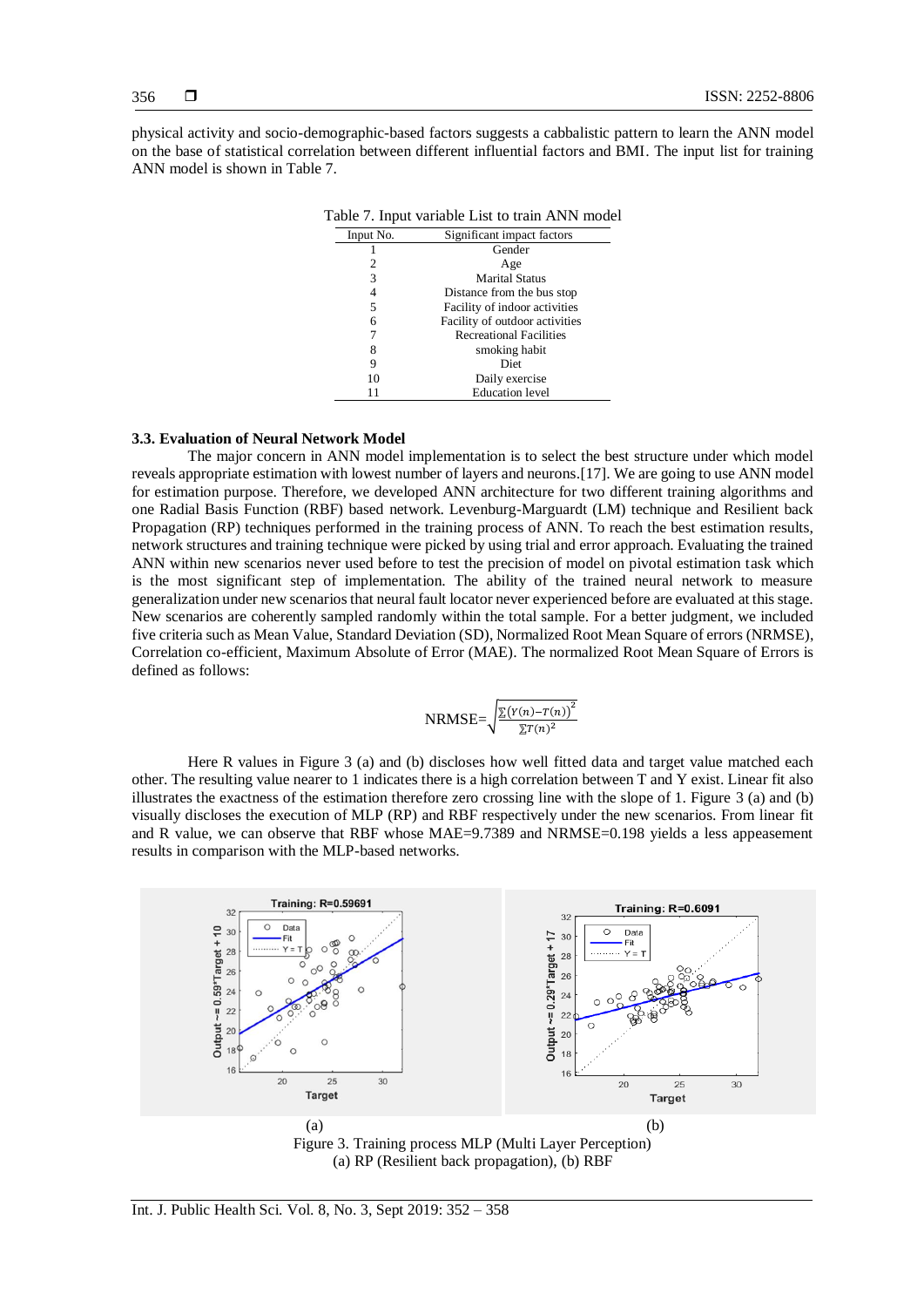In Table 8, we depicted the performance comparison output of our two ANN models. The model selection criteria are NRMSE and MAE. For MLP (RP) model we have comparatively lower value of NRMSE and MAE than RBF model. Moreover, the last column of table 8 showed that we have good fit of MLP(RP) model compared to RBF. These indexes are comprehensively influenced by genetic traits, besides, some external factors such as socio-economic, physical activity and environmental-based factors have significant influence on BMI.

Table 8. The performance comparison output

| Net. Type   | NR MSE | MAE     | Mean    | Std.    |        |
|-------------|--------|---------|---------|---------|--------|
| MLP(RP)     | 0.0971 | 1.84784 | 23.8424 | 6.54139 | .91789 |
| <b>R</b> BF | 0.198  | 9.7389  | 23 7372 | 5.0347  | .6091  |

## **4. CONCLUSION**

Physical activity and environmental factors have significant effect in estimation of BMI, yet it was dependent on some socio-demographic factors as well. From the results section, we observe that BMI was also influenced by several factors such as age, marital status, distance to bus stop, dieting, daily, educational level and recreational facilities. It shows that daily exercise, recreational facility, education level has significant impact in estimation of Body Mass Index (BMI). Moreover, when we attempt to fit ANN based model using MLP and RBF, our model selection criteria support MLP (RP) model as better fit compared to RBF using the input sets from Table 7 presented in section 3.2 of empirical result section. The results of MLP-based ANN provide the significant influence of input factors which can be reasonably be generalized to new scenarios with similar problems.

#### **REFERENCES**

- [1] Grabisch, M.; Marichal, J.L.; Mesiar, R.; Pap, E. (2009). Aggregation Functions. Oxford University Press.
- [2] Jeremy Singer-Vine (July 20, 2009). "Beyond BMI: Why doctors won't stop using an outdated measure for obesity". Slate.com. Archived from the original on 7 September 2011. Retrieved 15 December 2013.
- [3] Keys, Ancel; Fidanza, Flaminio; Karvonen, Martti J.; Kimura, Noboru; Taylor, Henry L. (1972). "Indices of relative weight and obesity". *Journal of Chronic Diseases*. 25 (6–7): 329–43. PMID 4650929. doi:10.1016/0021- 9681(72)90027-6.
- [4] Malcolm Kendrick (April 12, 2015). "Why being 'overweight' means you live longer: The way scientists twist the facts". https://www.independent.co.uk. Archived from the original on 12 April 2015. Retrieved 12 April 2015.
- [5] Appropriate body-mass index for Asian populations and its implications for policy and intervention strategies". The Lancet. 363 (9403): 157–63. 2004. ISSN 0140-6736. PMID 14726171. doi:10.1016/S0140-6736(03)15268-3
- [6] Blackburn, Henry; Jacobs, David (2014-06-01). "Commentary: Origins and evolution of body mass index (BMI): continuing saga". *International Journal of Epidemiology*. 43 (3): 665–669. ISSN 0300-5771. doi:10.1093/ije/dyu061 .
- [7] "Executive Summary". Clinical Guidelines on the Identification, Evaluation, and Treatment of Overweight and Obesity in Adults: The Evidence Report. National Heart, Lung, and Blood Institute. September 1998. xi–xxx. Archived from the original on 2013-01-03.
- [8] Halls. "Ideal Weight and definition of Overweight". Moose and Doc. Archived from the original on 2011-01-26.
- [9] Frank, DL., Schmid, LT., Sallis, FJ., Chapman, J., and Saelens,EB., "Linking Objectively Measured physical Activity with Objectively Measured Urban From Findings from SMARTRAQ". *American Journal of Preventive Medicine*, Vol. 28: 117-125,2005.
- [10] Rolls, BJ. "The Supersizing of America: Portion Size and the Obesity Epidemic," *Nutrition Today*, 38, No. 2: 42– 53, 2003.
- [11] Carnegie, MA., Bauman, A., Marshall, AL., Mohsin, M., Westly-Wise, V., and Booth, ML." Perception of Physical Environment, Stage of Change for Physical Activity, and Walking among Australian Adults", *Research Quarterly for Exercise and Sport*, 146-155,2002.
- [12] Centers for Disease Control and Prevention (2011) Physical activity and fitness. Healthy people 2020: *Physical activity*.
- [13] Saelens, BE., Sallis, JF., Black, JB., and Chen, D., "Neighbourhood-based Differences in Physical Activity:An Environment Scale Evaluation", *American Journal of Public Health*, Vol.93: 1552-1558, 2003
- [14] Norman GJ, Nutter SK, Ryan S, Sallis JF, Calfas KJ, and Patrick K. "Community Design and Access to Recreational Facilities as Correlates of Adolescent Physical Activity and Body-Mass Index", *Journal of Physical Activity and Health*, Vol. 3: 118-128, 2006.
- [15] Smith, Scott (8 April 2013). "Determining Sample Size: How to Ensure You Get the Correct Sample Size | Qualtrics". Qualtrics. Retrieved 15 November 2016.
- [16] Stigler, Stephen M. (1989). "Francis Galton's Account of the Invention of Correlation". Statistical Science. 4 (2): 73–79. *JSTOR* 2245329. doi:10.1214/ss/1177012580.

*Identifying factors in estimation of Body Mass Index (BMI): cohesion between… (Md. Nofayer Haque)*